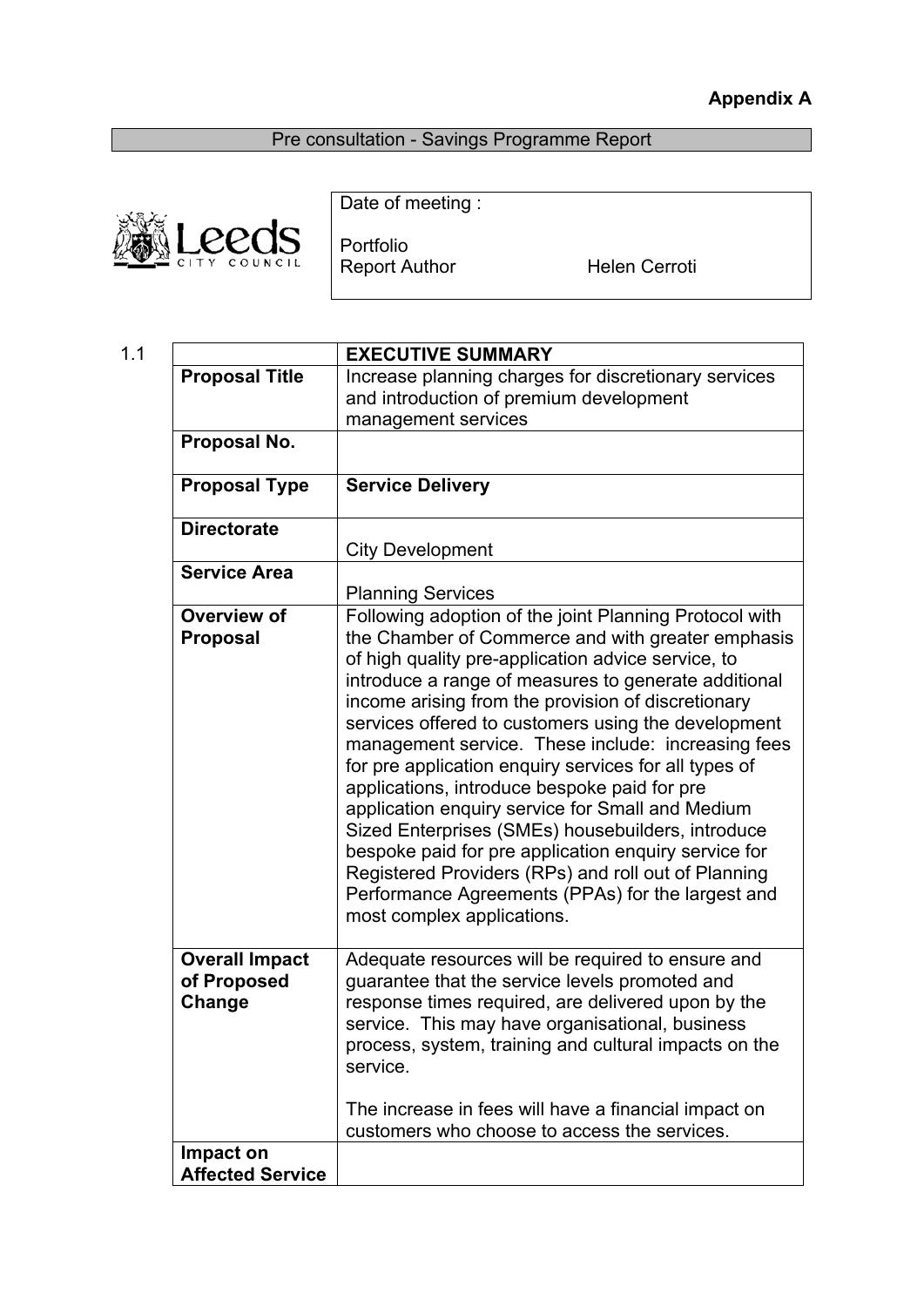|                      | There will be some service impact in ensuring that<br>resources are aligned to facilitate delivery of the<br>required level of service. The focus of the approach is<br>to facilitate service improvement, with quality<br>development as an outcome. However, this may have<br>a potential impact on overall statutory determination<br>times of planning applications. In anticipating this,<br>there are project management tools currently<br>available to the service. These include, Extensions of<br>Time Agreements, which can ensure that the service<br>delivers planning application decisions in time or in<br>the agreed time period. |
|----------------------|----------------------------------------------------------------------------------------------------------------------------------------------------------------------------------------------------------------------------------------------------------------------------------------------------------------------------------------------------------------------------------------------------------------------------------------------------------------------------------------------------------------------------------------------------------------------------------------------------------------------------------------------------|
| <b>Savings Total</b> | £200,000 - £250,000                                                                                                                                                                                                                                                                                                                                                                                                                                                                                                                                                                                                                                |

## **Recommendation**

2.1 Members are asked to consider the proposal to Increase planning charges for discretionary services and the introduction of premium development management services for consultation, as part of the Savings Programme 2020/21–2024/25.

This proposal relates to Planning Services

The impact on the service is in terms of being able to deliver its core function of determining planning applications within statutory timescales, due to an increased volume of pre application enquiries (which must be responded to within the published timescales). Failure to deliver applications in time, risks the Local Planning Authority being designated as "poorly performing",. Where an authority is designated as underperforming, applicants have the option of submitting their applications for major and non-major development (and connected applications) directly to the Planning Inspectorate (who act on behalf of the Secretary of State) for determination. However based on 2018-19 data, the performance of the Leeds Planning Service is well above the designation thresholds. There is also the potential of reputational damage to the service, loss if business confidence in the Council to work collaboratively and expediently on development investment proposals, and financial penalties in the event of applications not being determined within six months (without an Extension of Time agreement). Based upon current determination in time performance, this does not pose a significant risk to the service; however performance can deteriorate quickly if resourcing or business processing difficulties arise.

It is anticipated that between £200,000- £250,000 can be generated form these proposals.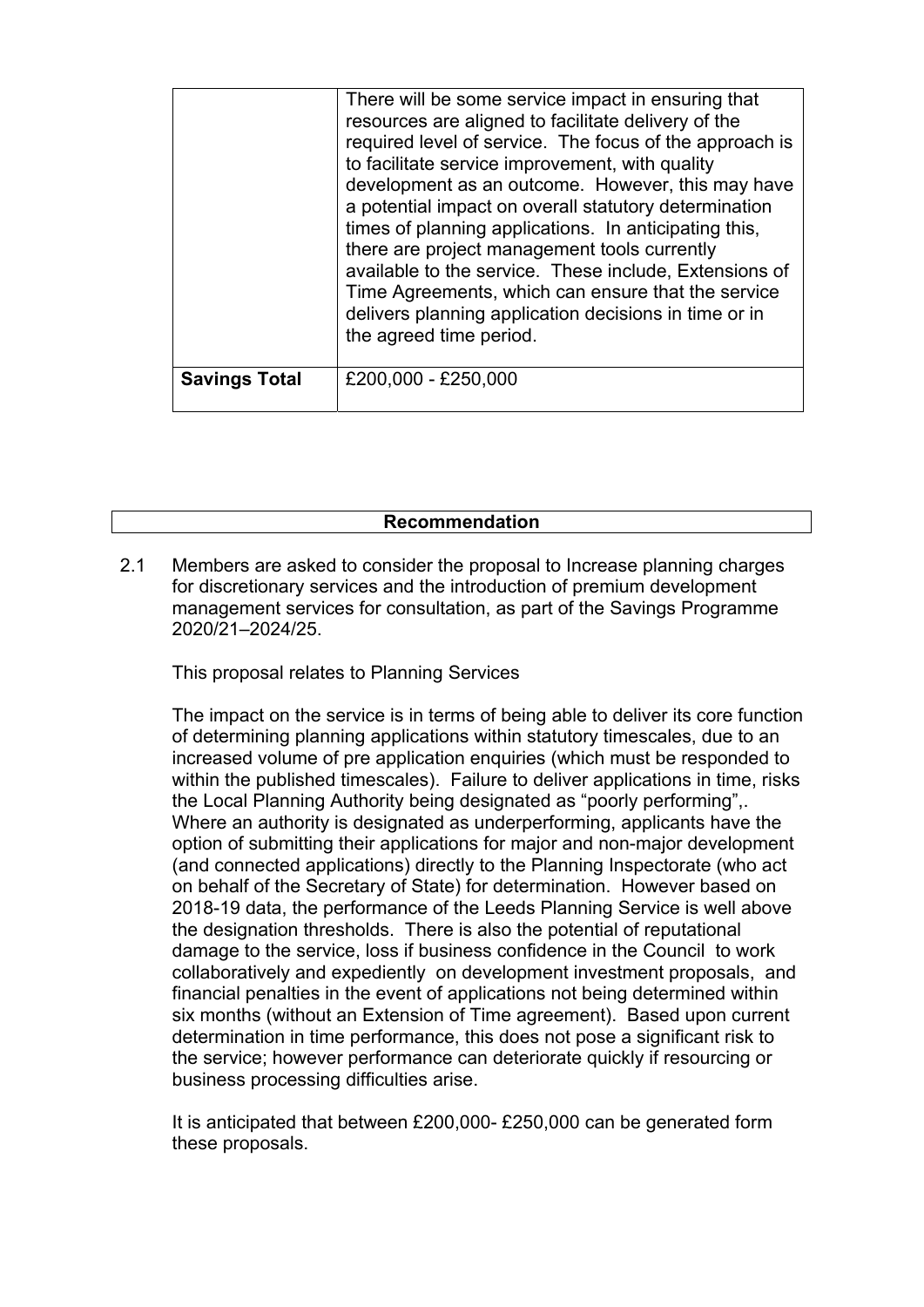#### **Reason for Recommendation**

3.1 The Site Allocations Plan (SAP) has recently been adopted by this Council, providing a framework for development across the entire District. Within the SAP, over 800 sites have been identified for development, with a target for building over 50,000 new homes as well as identifying sites for new jobs, commercial and retail developments. The Plan was formally adopted by the City Council on  $10<sup>th</sup>$  July. As a consequence, and from discussions with developers, the service is anticipating many new sites and development proposal coming forward in the near future, with at a significant in size and scale. The Plan to 2023 does not include phasing and so developers are able to submit plans for positive consideration from now. The National Planning Policy Framework (NPPF) considers that early engagement ('front loading') has significant potential to improve the efficiency, effectiveness of the planning application system and the quality of subsequent development. High quality, timely pre application engagement therefore benefits all stakeholders- the LPA, local communities, infrastructure providers and the development industry.

The proposed range of measures seek to provide a high quality and responsive service for both small scale housing schemes and RPs, where those developers have different needs to those of the volume housebuilders. The introduction premium services on the largest of schemes should enable those proposals to incorporate advice and be delivered expeditiously, assisting the Council in meeting its ambitions for housing and inclusive growth. The increase in the pre application fees for services already offered, provides a more comparative fee structure to the other Core Cities, most of which already charge higher fees.

These proposals would provide savings through increased income with the minimum disruption to the workforce and service provision.

Within the context of the above proposals, free pre application services will no longer be offered.

| 4.1 | Overview of the proposal                                                                                                                                                                                                                                                                                                                                                                    |
|-----|---------------------------------------------------------------------------------------------------------------------------------------------------------------------------------------------------------------------------------------------------------------------------------------------------------------------------------------------------------------------------------------------|
|     | A number of measures to increase discretionary fee income are proposed:                                                                                                                                                                                                                                                                                                                     |
|     | We know that we benchmark low on current pre application fees<br>$\bullet$<br>across the Core Cities and the fees currently charged in Leeds are<br>not competitively priced. It is proposed to increase existing pre<br>application enquiry services, to reflect the true cost of providing<br>those services to applicants and developers (and to enable these<br>costs to be recovered). |
|     | Introduce new pre application enquiry charges to RPs, who<br>$\bullet$<br>currently receive a free service and introduce a bespoke pre                                                                                                                                                                                                                                                      |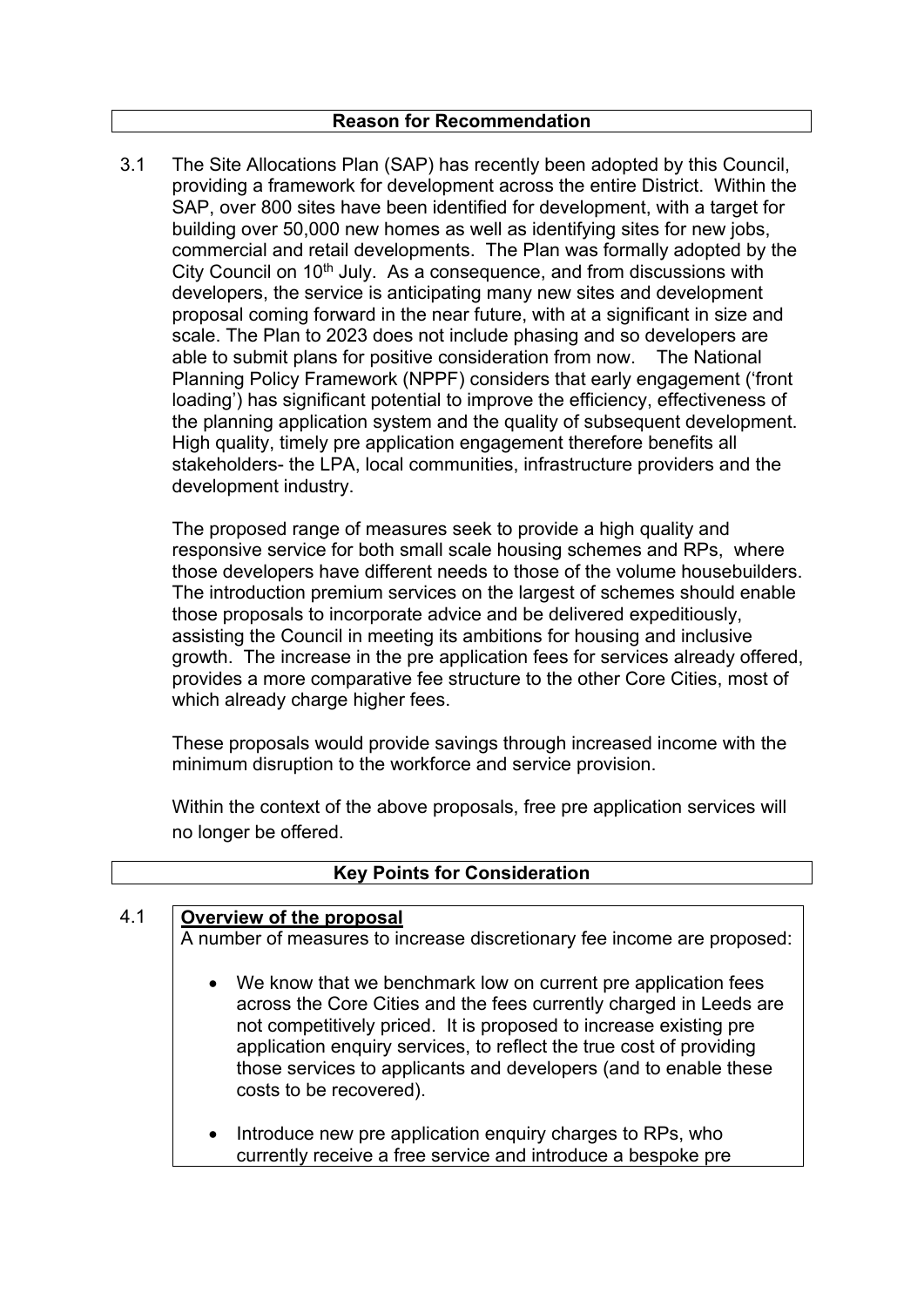applications service for SME housebuilders, to better meet their needs.

 Promote PPAs on the largest and most complex of planning applications.

Based on historic patterns of service usage and assuming this level of service going forward, it is anticipated that £200k-£250k can be generated. This is a challenging but realistic budget saving for next year.

## **Overall Impact of the proposed change**

Whilst the fees will increase for pre application and PPA services, (having a financial impact on customers using the service), customers will obtain increased assurance on the services ability to deliver within the published timescales. We know from previous consultation with the development industry it is evident that certainty and timeliness are two key factors for developers in engaging at the pre application stage, rather than the advice fees charged.

There will be a potential impact on the Development Management service in terms of how workloads are currently managed, putting pre application enquires on a more equal footing with statutory application workload, with both being seen as important to deal with within the agreed timescales. This will require a systems and cultural change in service. There may some requirement to increase staffing levels in certain areas to ensure a high quality and timely service that encourages further patronage and levers greater income. Experience from other LPAs shows that increased charges on their own, with a failure to deliver an enhanced service, discourages use and leaves a shortfall in income.

## **Impact on affected service**

Assumptions on the potential fees generated have been made based on historic levels of service. However, the service saw a reduction in the number of applications being submitted for the first time in over five years. In Leeds, applications were down by 7% in comparison with the previous year; nationally, this trend is also visible, with an average 5% decrease in application numbers. This could be attributed to the uncertainties around Brexit. However as mentioned at 3.1, with adoption of the SAP an increase in the number of major applications on allocated sites is anticipated.

The necessary cultural, system and procedural changes will need to be reflected as a Team Leeds approach, reaching beyond the Development Management team and will also include internal consultees such as Highways and Environment and Design Group and Policy and Plans Groups. Consultation, briefing work and training will need to be in place, prior to launching the new services and clear articulation of "the ask" of services in meeting the published service standards.

4.2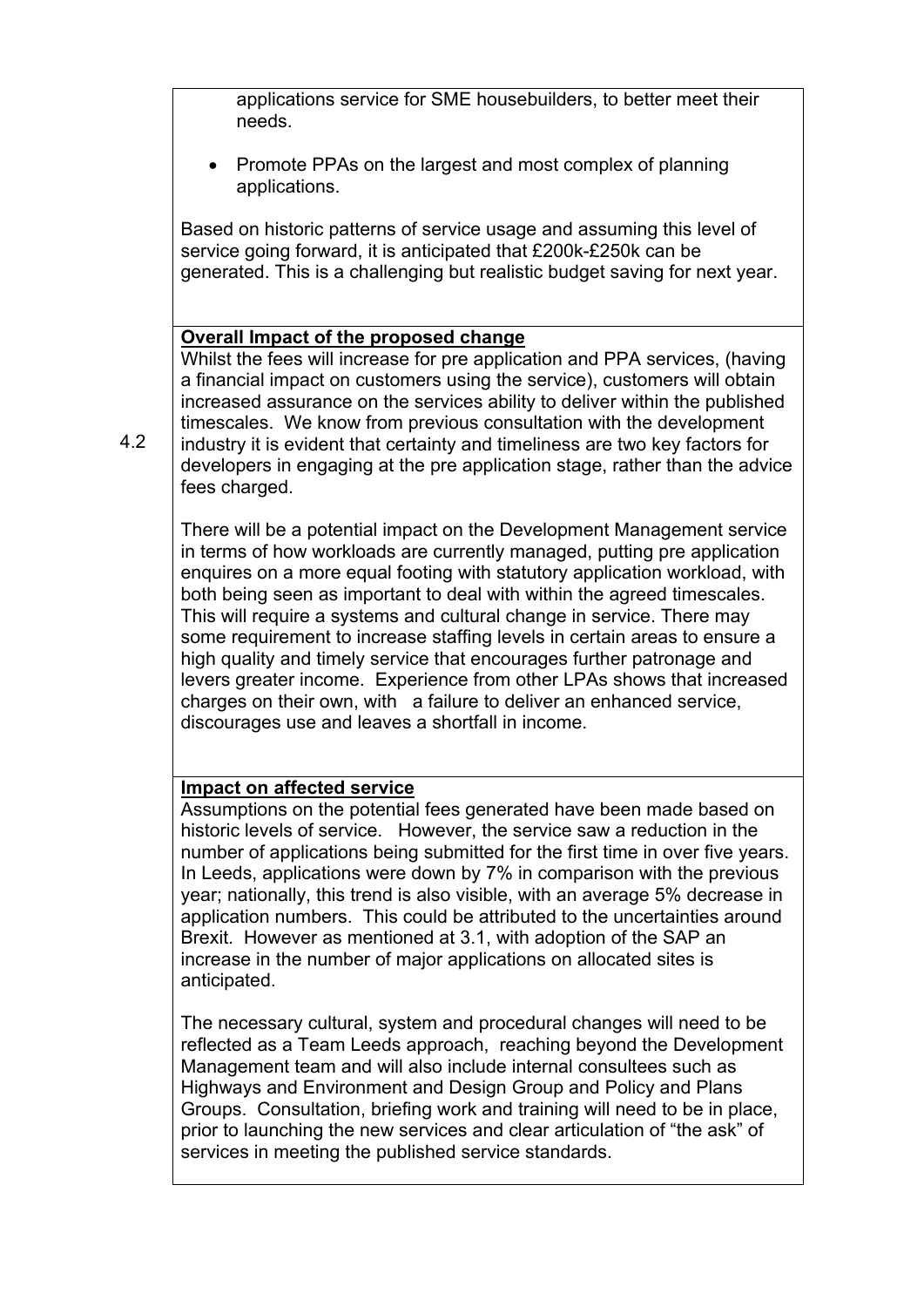**Savings total**  £200, 000-£250,000

#### **Background**

## **Alternatives Considered**

\*The following alternatives considered as part of this proposal are set out below:

## **Service efficiencies and rationalization through benchmarking**

The service is currently undertaking a benchmarking exercise against key areas of work, including the Development Management function, Policy and Strategy function. CIPFA information suggest that Leeds benchmarks high against the cost of Planning Services at other Core Cities, and the planning committee/panel structure is more substantial. Given the volume and intensity of work in delivering the Core Strategy Selective Review and particularly the Site Allocations Plan, that resource commitment is understandable. However further benchmarking with the Core Cities will be necessary and is on-going, to understand if and where further service efficiencies could be identified. These would need to be considered within the context of Best Council Plan priorities for, inclusive economic growth, Planning for Health and Wellbeing and the declared Climate Change Emergency.

A Plans Panel review was recently conducted by independent consultants which indicated that it is unusual in having so many meetings, and that there is a substantial additional cost, both financial and resource, in taking any item to a Plans Panel for decision.

The outcome and actions from this exercise are yet to be concluded but there may be the potential to deliver savings going forward. Therefore this alternative has not been recommended, as it is premature to come to any firm conclusions around identifying efficiencies or any potential savings from Plans Panel and Member engagement activity at this stage.

## **Use of digital technologies to deliver services**

The service is currently investigating how to deliver a more a frictionless customer experience, through use of new digital technologies, increasing use of self service and Artificial Intelligence (AI) solutions. Although this is at an early stage nationally, the AI agenda is gaining some traction, with some authorities such as Milton Keynes being early adopters. It is proposed to investigate what is currently available and see if this can be replicated or adapted in Leeds to meet the needs of service users, at the same time streamlining more transactional activities.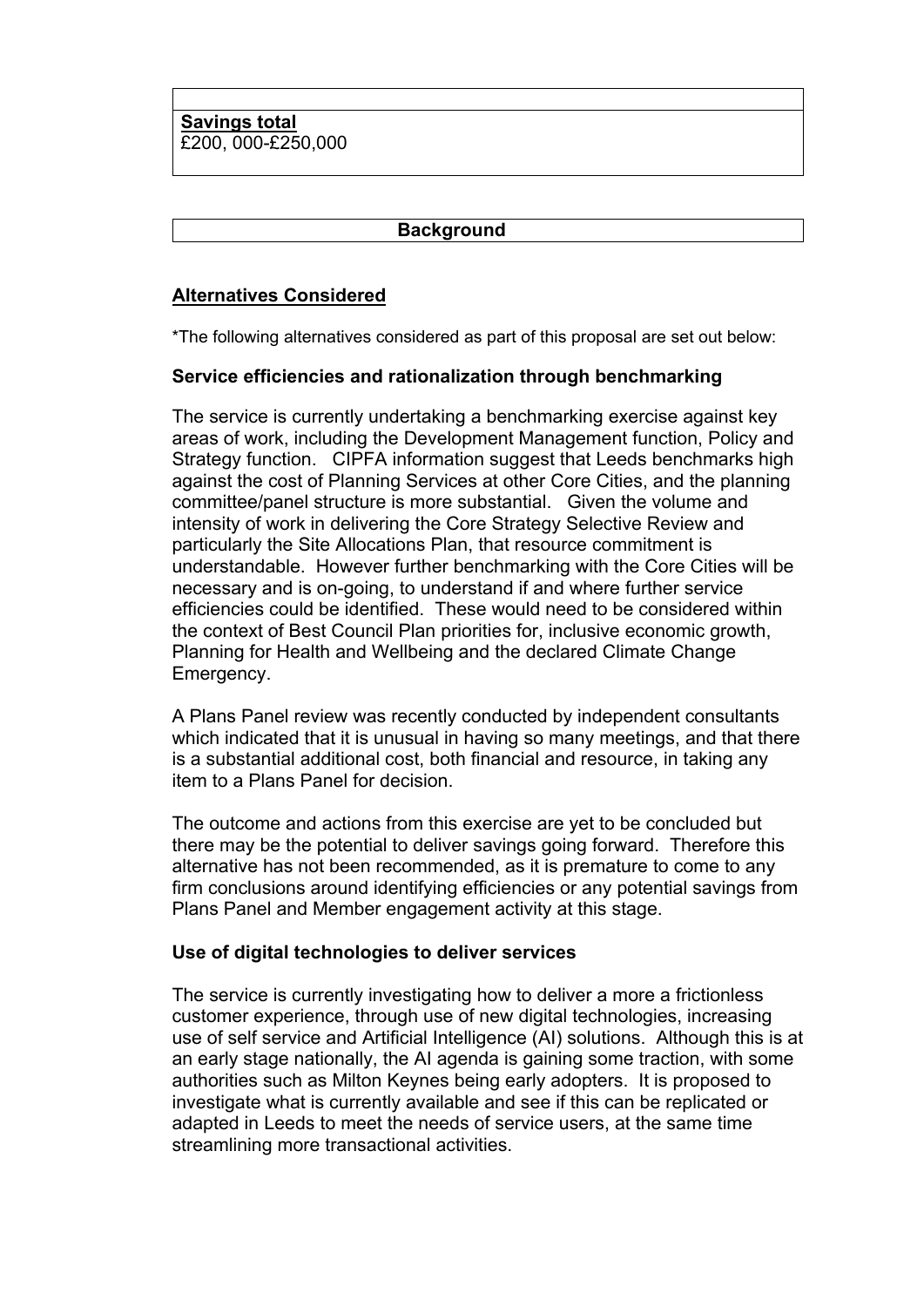In terms of impacts, the digital agenda appears to have the potential to generate significant savings whilst still delivering a high quality reliable service to customers.

The outcome and outputs from this exercise are not yet concluded but there may be the potential to deliver savings going forward in the medium to long term. Therefore this alternative has not been recommended as it is premature to come to any firm conclusions around identifying efficiencies or any potential savings.

Members could decide not to take the proposal forward and identify alternative savings proposals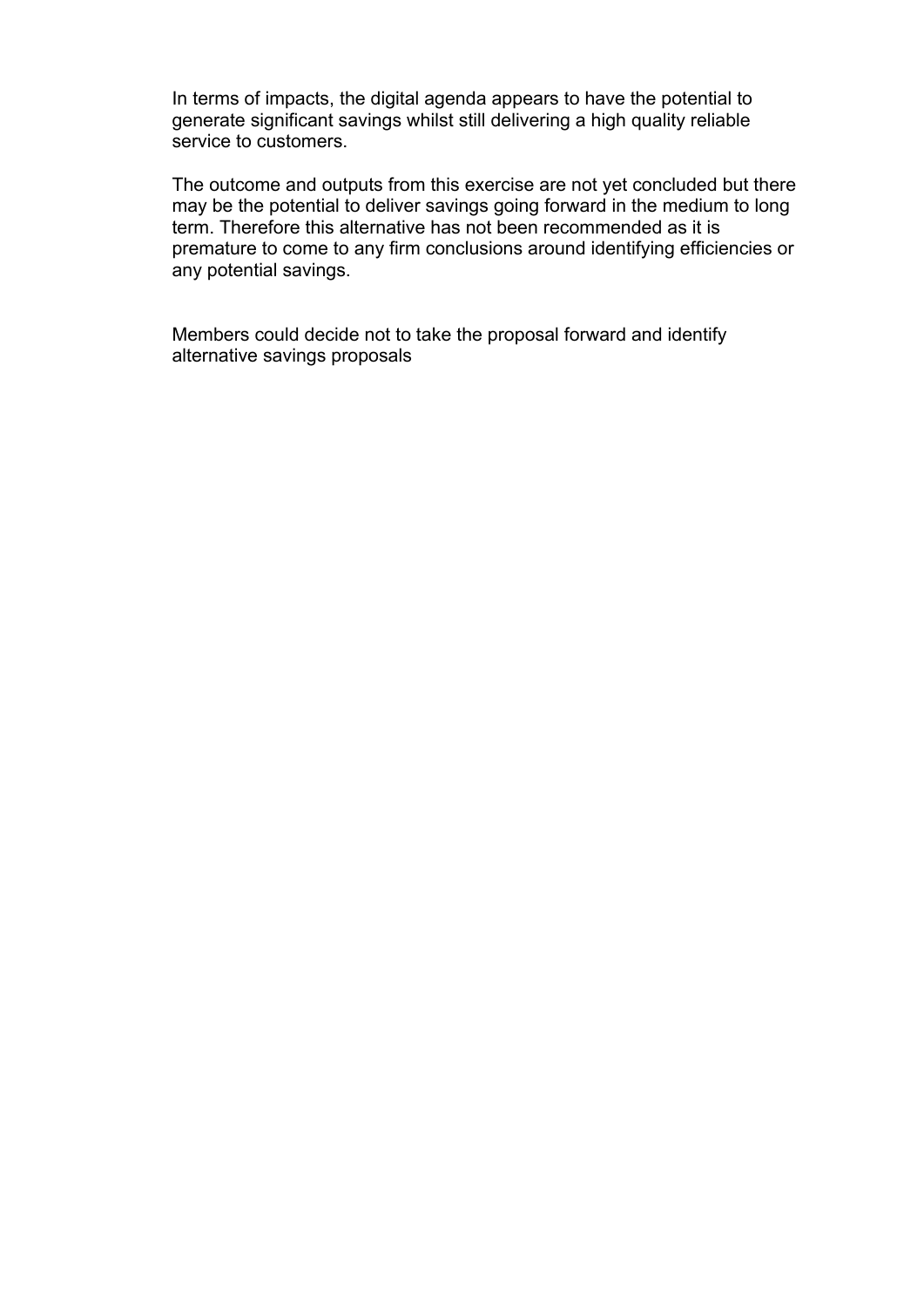## **Costs and Budget Summary**

5.1 The saving proposal is 12.85% of the total net managed budget for the Planning and Sustainable Development service (City Development).

Table 1 provides details of the proposal to increase planning charges for discretionary services and introduction of premium development management services

| ٠. | ١<br>г.<br>н<br>х. |  |
|----|--------------------|--|
|    |                    |  |

|                                                                            | <b>Savings 2020/21</b> |         | <b>Savings 2021/22</b> |         |          | <b>Savings 2022/23</b> |          | <b>Savings 2023/24</b> |          | <b>Savings 2024/25</b> |          | <b>Total Savings</b> |
|----------------------------------------------------------------------------|------------------------|---------|------------------------|---------|----------|------------------------|----------|------------------------|----------|------------------------|----------|----------------------|
|                                                                            |                        | £k      | £k                     |         | £k       |                        | £k       |                        | £k       |                        | £k       |                      |
|                                                                            | On-going               | One off | On-going               | One off | On-going | One off                | On-going | One off                | On-going | One off                | On-going | One off              |
| Employees                                                                  |                        |         |                        |         |          |                        |          |                        |          |                        |          |                      |
| <b>Other Costs</b>                                                         |                        |         |                        |         |          |                        |          |                        |          |                        |          |                      |
| Income lost<br>(show as a minus)                                           |                        |         |                        |         |          |                        |          |                        |          |                        |          |                      |
| <b>Net savings</b>                                                         |                        |         |                        |         |          |                        |          |                        |          |                        |          |                      |
| Additional income generated<br>(show as a plus)                            | $+250$                 |         | $+250$                 |         | $+250$   |                        | $+250$   |                        | $+250$   |                        | $+1,250$ |                      |
| <b>Total savings</b>                                                       |                        |         |                        |         |          |                        |          |                        |          |                        |          |                      |
| Implementation costs (show<br>as a minus)                                  |                        |         |                        |         |          |                        |          |                        |          |                        |          |                      |
| Cost of Capital required for<br>the savings to happen (show<br>as a minus) |                        |         |                        |         |          |                        |          |                        |          |                        |          |                      |
| <b>Total savings less</b><br>implementation costs and<br>cost of capital   | $+250$                 |         | $+250$                 |         | $+250$   |                        | $+250$   |                        | $+250$   |                        | $+1,250$ |                      |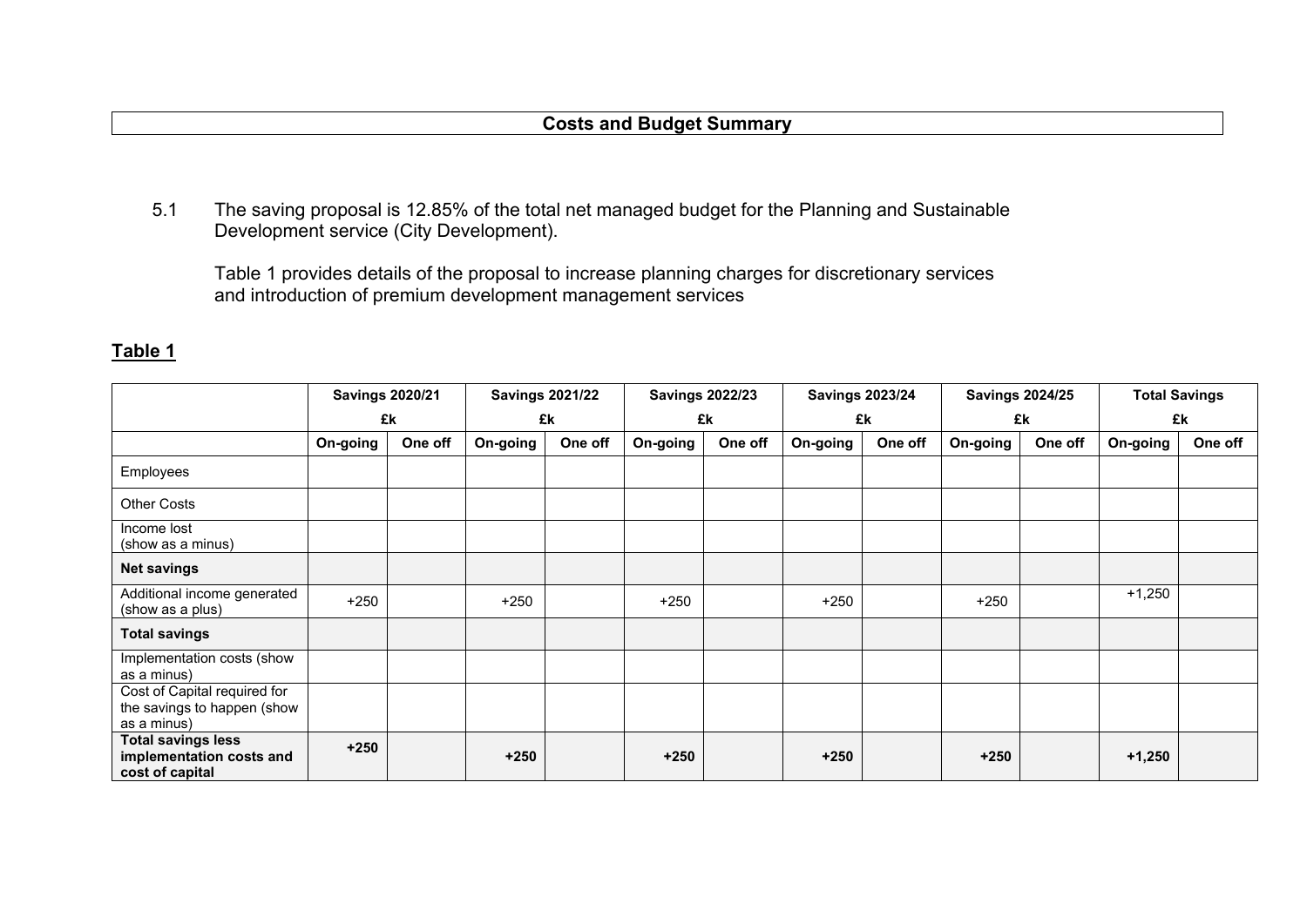#### 6.1 **Risk and Best Council Plan Implications**

The following risks arise from the issues raised in this report as set out below:

6.1.1

Given the uncertainty around Brexit, there has been some impact on the development industry in bringing forward schemes; in Leeds there has been a 7% reduction in planning applications in 2018-19 in comparison with the previous year. In this context there is a risk that the economic climate is such that the market further slows down. In this event there will

6.1.2 be fewer larger planning proposals coming forward for pre application services or PPAs.

In terms of mitigation, there are no real measures to mitigate the risk as it a demand led service, but given the Site Allocations Plan is now adopted it is anticipated that the certainty around sites is sufficient to generate market interest and that the large scale proposals which do come in will be

6.0 encouraged strongly to enter into PPAs or engage at the pre application stage.

#### 6.4 **Legal Implications**

6.4.1 There are no legal implications arising from this report.

#### 642 **Equalities Impact**

The following equality/community issues arise from the issues raised in this report as set out below:

6.4.3

Equality screening has taken place and it is considered that there are no equality issues arising from the proposals.

The detailed Equality, Diversity, Cohesion and Integration Screening is provided at Appendix 1.

## **Consultation**

- 7.1 No formal consultation will be carried out on these proposals. However, the service engages with the Leeds Chamber of Commerce and has set up an SME group which discusses planning and related matters. The SME pre application proposal has been developed out of these discussions with that sector and has received support from the group, subject to the issues around delivery and timeliness.
- 7.2 Additionally, the service already engages with the Leeds Planning and Developers Forum, which is a meeting facilitated by the services with the main developers, agents, planning lawyers and community representatives in Leeds. Whilst these latest proposals have not explicitly been consulted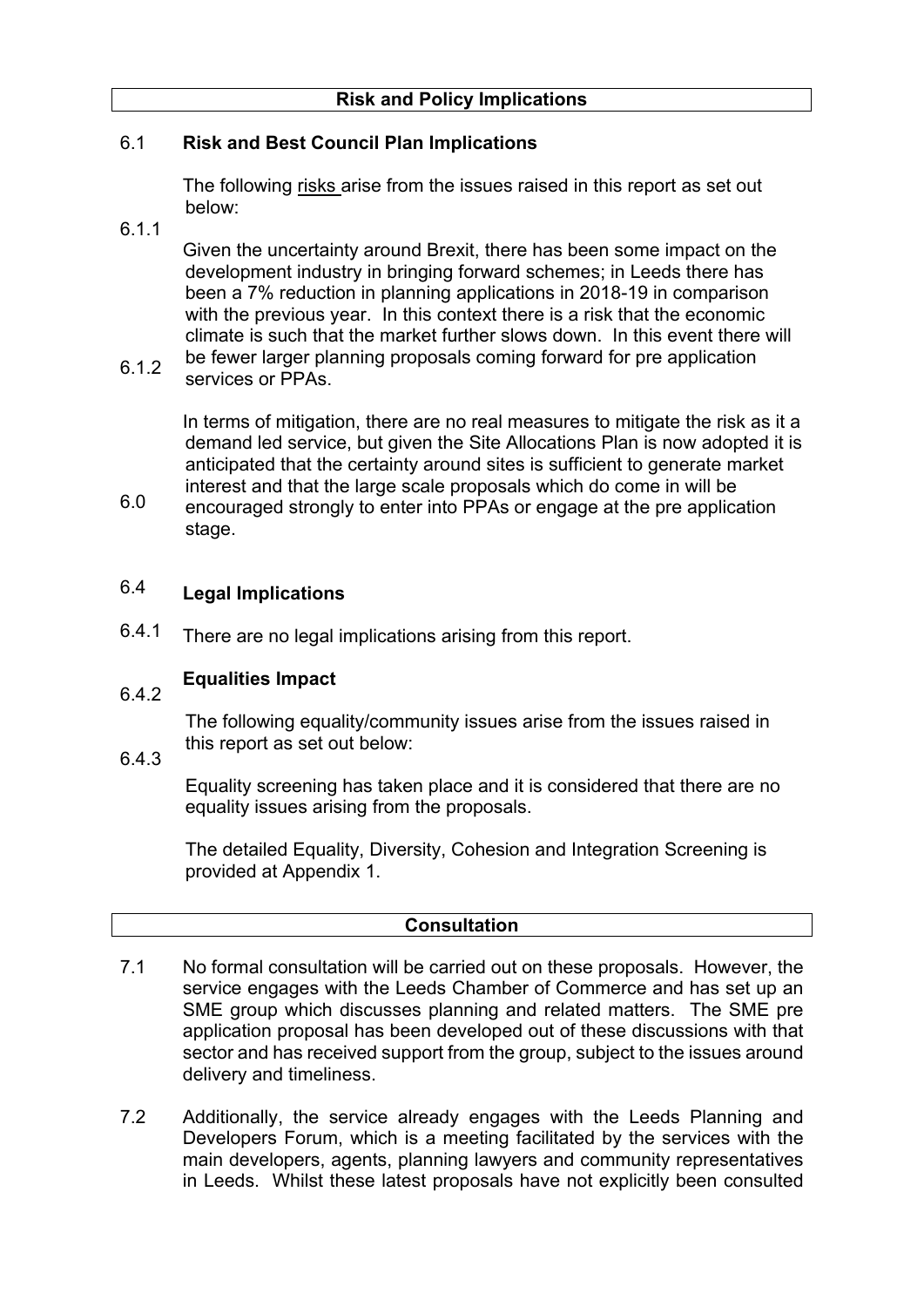on, the issue of pre application enquiries and use of PPAs has been discussed several times, again with the development industry representatives indicating general support for the services, again subject to deliverability.

In terms of the RPs, the Housing Growth team have regular communication with this sector and the intention is for further engagement on these proposals. Given that pre application discussion and engagement is not a statutory part of the planning process, customers can choose whether to engage or not. However, the City Council's planning protocols, Customer Charter and Statement of Community Involvement encourages such an approach as best practice.

Within the context of a drive for continued improvement, the Council must ensure that it remains open minded throughout the consultation period to all alternative proposals and expressions of interest.

| <b>Background Papers</b>   | <b>Place of Inspection</b> |  |  |  |
|----------------------------|----------------------------|--|--|--|
|                            |                            |  |  |  |
| Here you should detail any | N/A                        |  |  |  |
| background papers -        |                            |  |  |  |

| <b>For Further Information Contact:</b> | Helen Cerroti 0113 3788039 |
|-----------------------------------------|----------------------------|
|                                         | Helen.cerroti@leeds.gov.uk |
|                                         | David Feeney 0113 3793558  |
|                                         | David.feeney@leeds.gov.uk  |
|                                         |                            |

| --<br>,,,<br>- - - |
|--------------------|
|                    |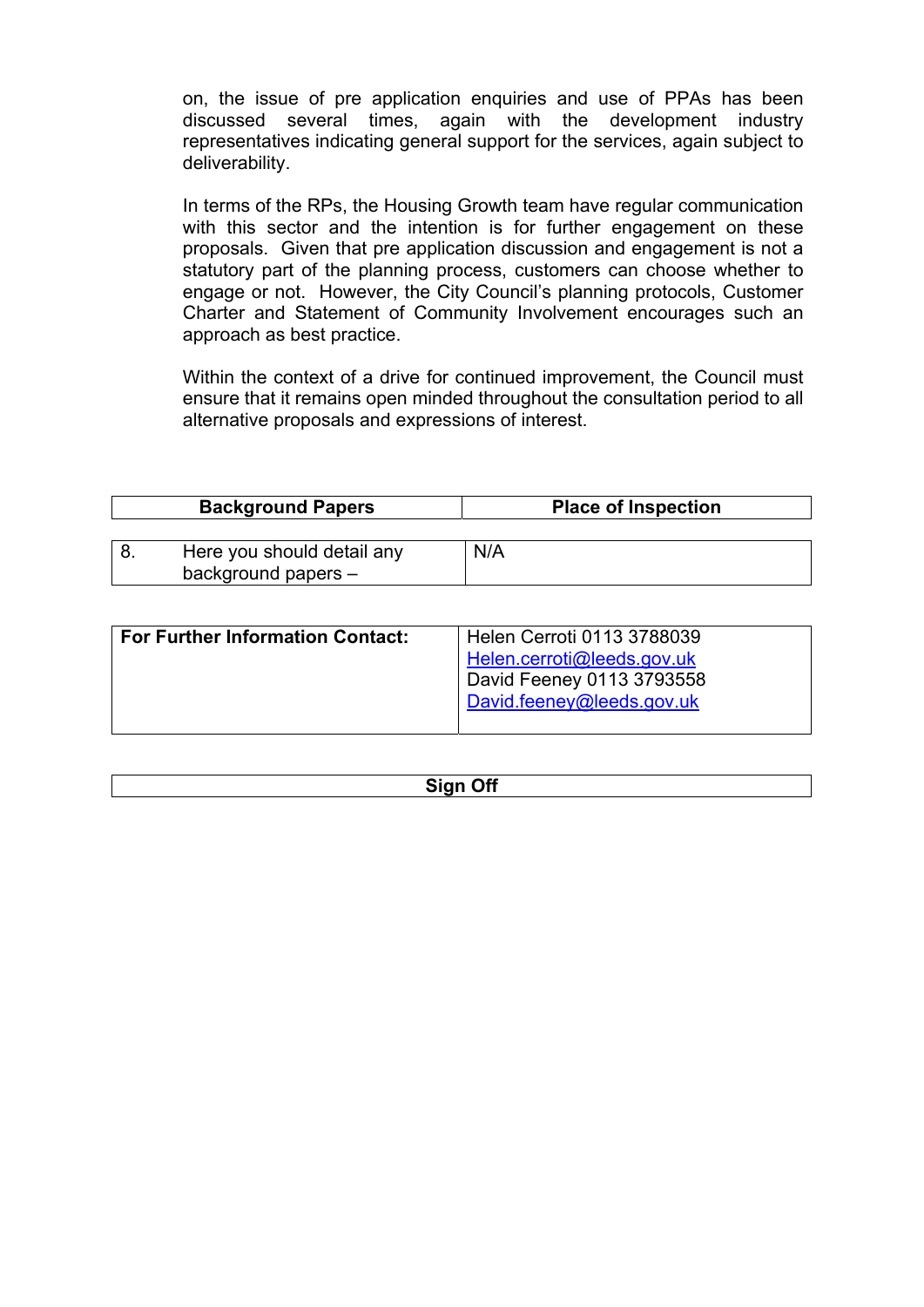## Equality, Diversity, Cohesion and **Integration Screening**



As a public authority we need to ensure that all our strategies, policies, service and functions, both current and proposed have given proper consideration to equality, diversity, cohesion and integration.

A **screening** process can help judge relevance and provides a record of both the **process** and **decision.** Screening should be a short, sharp exercise that determines relevance for all new and revised strategies, policies, services and functions. Completed at the earliest opportunity it will help to determine:

- the relevance of proposals and decisions to equality, diversity, cohesion and integration.
- whether or not equality, diversity, cohesion and integration is being/has already been considered, and
- whether or not it is necessary to carry out an impact assessment.

| <b>Directorate: City Development</b> | <b>Service area: Planning Services</b> |
|--------------------------------------|----------------------------------------|
| Lead person: Helen Cerroti           | Contact number: 0113 3788039           |

| 1. Title: Increase planning charges for discretionary services and introduction of premium                                                                                                                                                                                                                                                                                                                                         |  |  |  |  |  |
|------------------------------------------------------------------------------------------------------------------------------------------------------------------------------------------------------------------------------------------------------------------------------------------------------------------------------------------------------------------------------------------------------------------------------------|--|--|--|--|--|
| development management services                                                                                                                                                                                                                                                                                                                                                                                                    |  |  |  |  |  |
|                                                                                                                                                                                                                                                                                                                                                                                                                                    |  |  |  |  |  |
| Is this a:                                                                                                                                                                                                                                                                                                                                                                                                                         |  |  |  |  |  |
| $\sqrt{\frac{1}{1-\frac{1}{1-\frac{1}{1-\frac{1}{1-\frac{1}{1-\frac{1}{1-\frac{1}{1-\frac{1}{1-\frac{1}{1-\frac{1}{1-\frac{1}{1-\frac{1}{1-\frac{1}{1-\frac{1}{1-\frac{1}{1-\frac{1}{1-\frac{1}{1-\frac{1}{1-\frac{1}{1-\frac{1}{1-\frac{1}{1-\frac{1}{1-\frac{1}{1-\frac{1}{1-\frac{1}{1-\frac{1}{1-\frac{1}{1-\frac{1}{1-\frac{1}{1-\frac{1}{1-\frac{1}{1-\frac{1}{1-\frac{1}{1-\frac{1}{1-\frac{1}{1-\frac{1}{1-\frac$<br>Other |  |  |  |  |  |
| If other, please specify                                                                                                                                                                                                                                                                                                                                                                                                           |  |  |  |  |  |

#### **2. Please provide a brief description of what you are screening**

Increasing existing pre application fees to reflect the true cost to the Council of providing the service, introducing bespoke and premium services for particular types of planning proposals. The service is not mandatory and customers do not have to access the paid for service.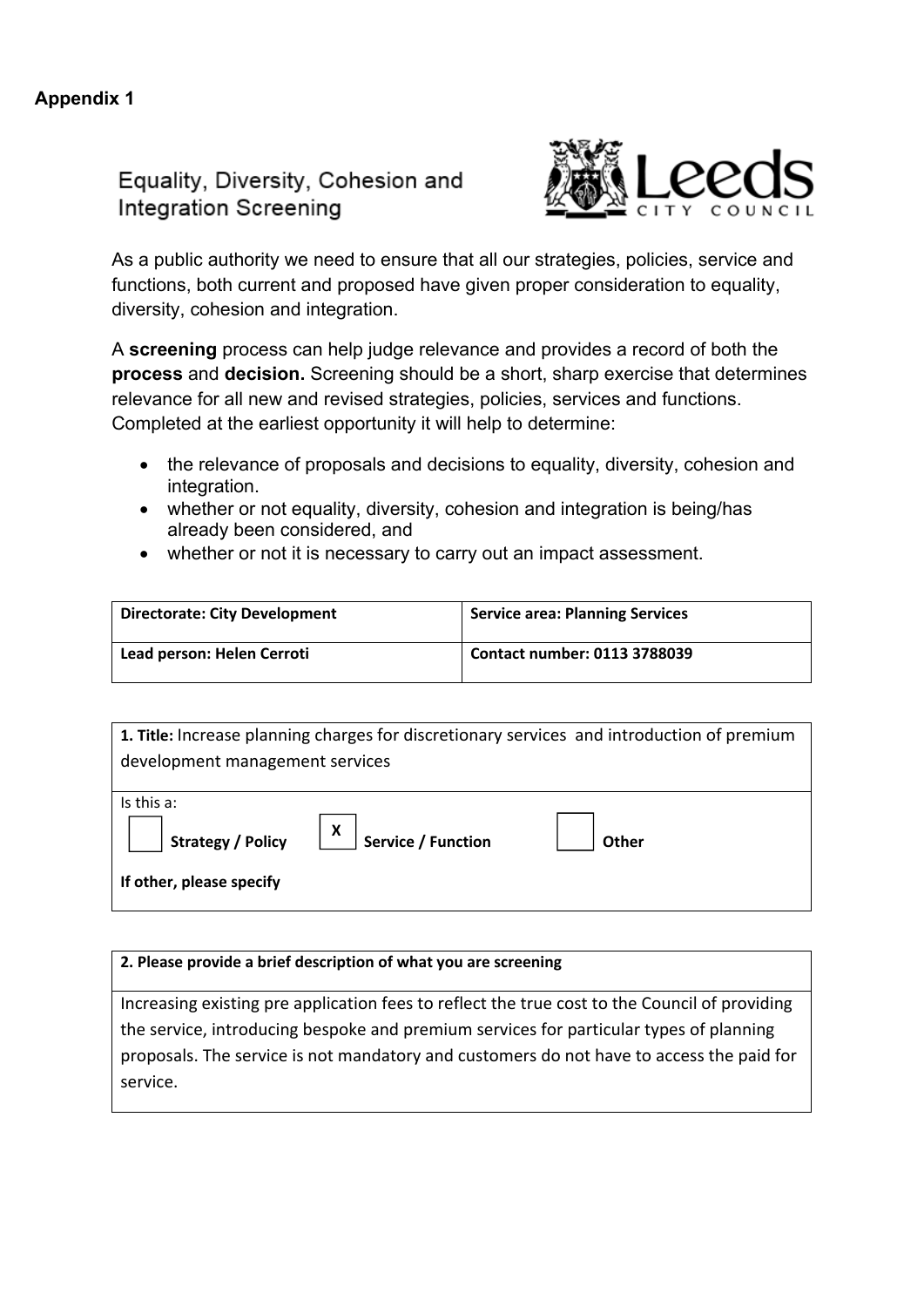## **3. Relevance to equality, diversity, cohesion and integration**

All the council's strategies/policies, services/functions affect service users, employees or the wider community – city wide or more local. These will also have a greater/lesser relevance to equality, diversity, cohesion and integration.

The following questions will help you to identify how relevant your proposals are.

When considering these questions think about age, carers, disability, gender reassignment, race, religion or belief, sex, sexual orientation. Also those areas that impact on or relate to equality: tackling poverty and improving health and well-being.

| <b>Questions</b>                                                                                                                                                                                | <b>Yes</b> | <b>No</b> |
|-------------------------------------------------------------------------------------------------------------------------------------------------------------------------------------------------|------------|-----------|
| Is there an existing or likely differential impact for the different<br>equality characteristics?                                                                                               |            | N         |
| Have there been or likely to be any public concerns about the<br>policy or proposal?                                                                                                            | Y          |           |
| Could the proposal affect how our services, commissioning or<br>procurement activities are organised, provided, located and by<br>whom?                                                         | Y          |           |
| Could the proposal affect our workforce or employment<br>practices?                                                                                                                             |            | <b>NN</b> |
| Does the proposal involve or will it have an impact on<br>Eliminating unlawful discrimination, victimisation and<br>harassment<br>Advancing equality of opportunity<br>Fostering good relations |            |           |

If you have answered **no** to the questions above please complete **sections 6 and 7**

If you have answered **yes** to any of the above and;

- Believe you have already considered the impact on equality, diversity, cohesion and integration within your proposal please go to **section 4.**
- Are not already considering the impact on equality, diversity, cohesion and integration within your proposal please go to **section 5.**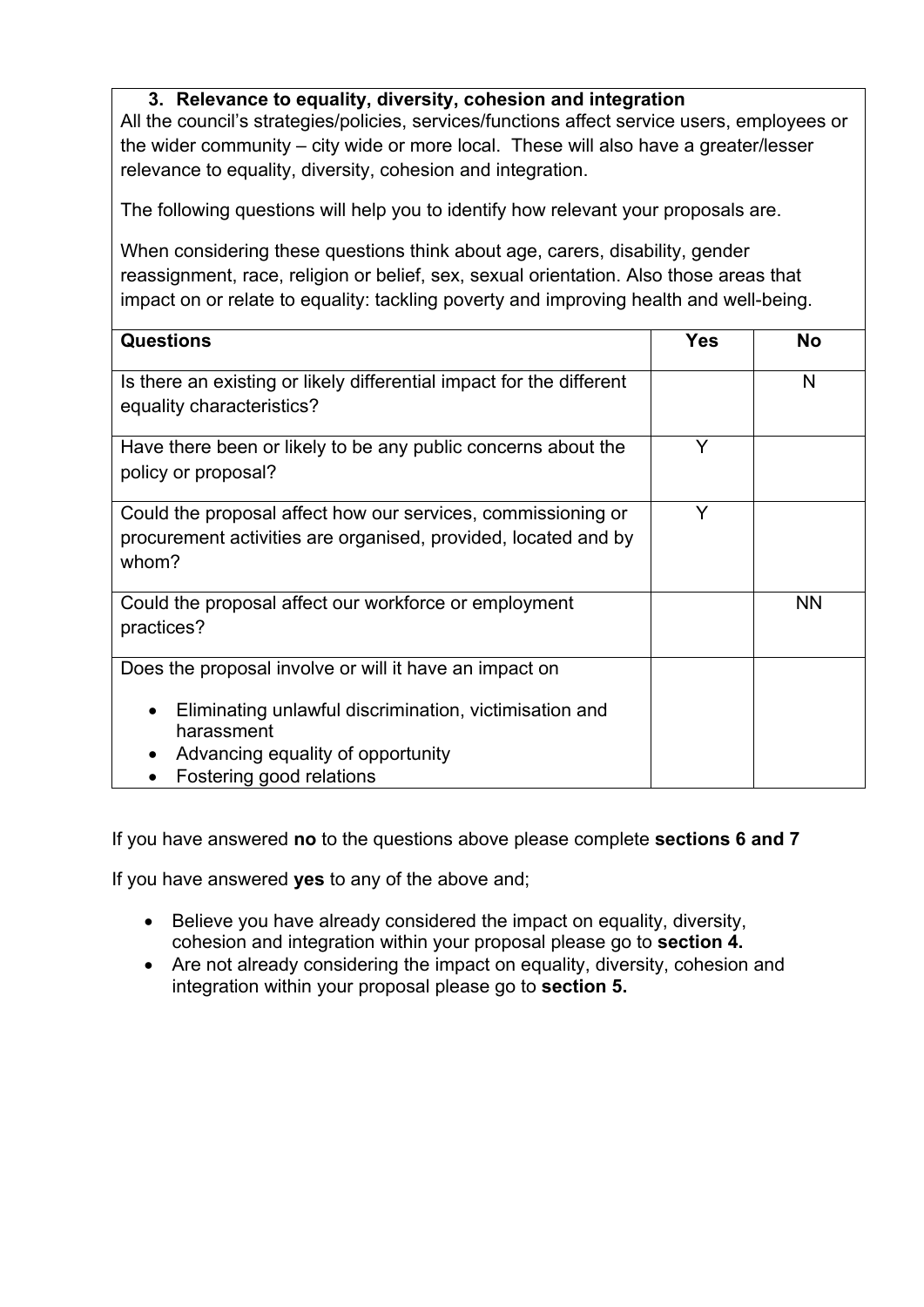## **4. Considering the impact on equality, diversity, cohesion and integration**

If you can demonstrate you have considered how your proposals impact on equality, diversity, cohesion and integration you have carried out an impact assessment.

Please provide specific details for all three areas below (use the prompts for guidance).

 **How have you considered equality, diversity, cohesion and integration?**  (**think about** the scope of the proposal, who is likely to be affected, equality related information, gaps in information and plans to address, consultation and engagement activities (taken place or planned) with those likely to be affected)

Planning decisions made by the local planning authority can have far reaching implications, in terms of the effect on the future quality of the environment and also the amenities of local residents of the city. Decisions have the potential to effect the lives of many people. It is therefore important that the decision making process is robust and equally important that particularly on large scale or contentious planning applications that pre‐application engagement with the Local Planning Authority is entered into at an early stage. Charging has been in place for a number of years for all most application types. The increased charges will affect all customer groups who wish to use the service, however the greatest charges are in relation to large scale major applications and reflect the complexity of those applications. Such applications are usually made by established commercial companies, rather than individuals.

Similarly Planning performance Agreements will only be offered on the largest and most sensitive applications and are usually made by companies, rather than individuals.

PPAs and the pre application enquiry service are both discretionary and not a mandatory part of the planning process; individuals can choose whether to access the service or not. All planning decisions are taken in accordance with the local plan (unless material considerations dictate otherwise), policy information, supplementary planning documents, the local plan which show applicants the policies against which their proposal is assessed are freely available online and in hard copy. Therefore, the new paid for service does not disadvantage any one group more than any other.

Applicants' background, race, gender or orientation are immaterial to planning issues and have no bearing on an officer's advice or recommendation.

The issues or concerns raise by the public is in terms of value for money and deliverability of the pre application service within the published timescales. The service will address these issues.

In terms of affecting how the service is delivered, the service will need to reprioritise the way the workload is dealt with and will require buy in of services outside of Planning Services in order to achieve success. Again, this work will be addressed in house.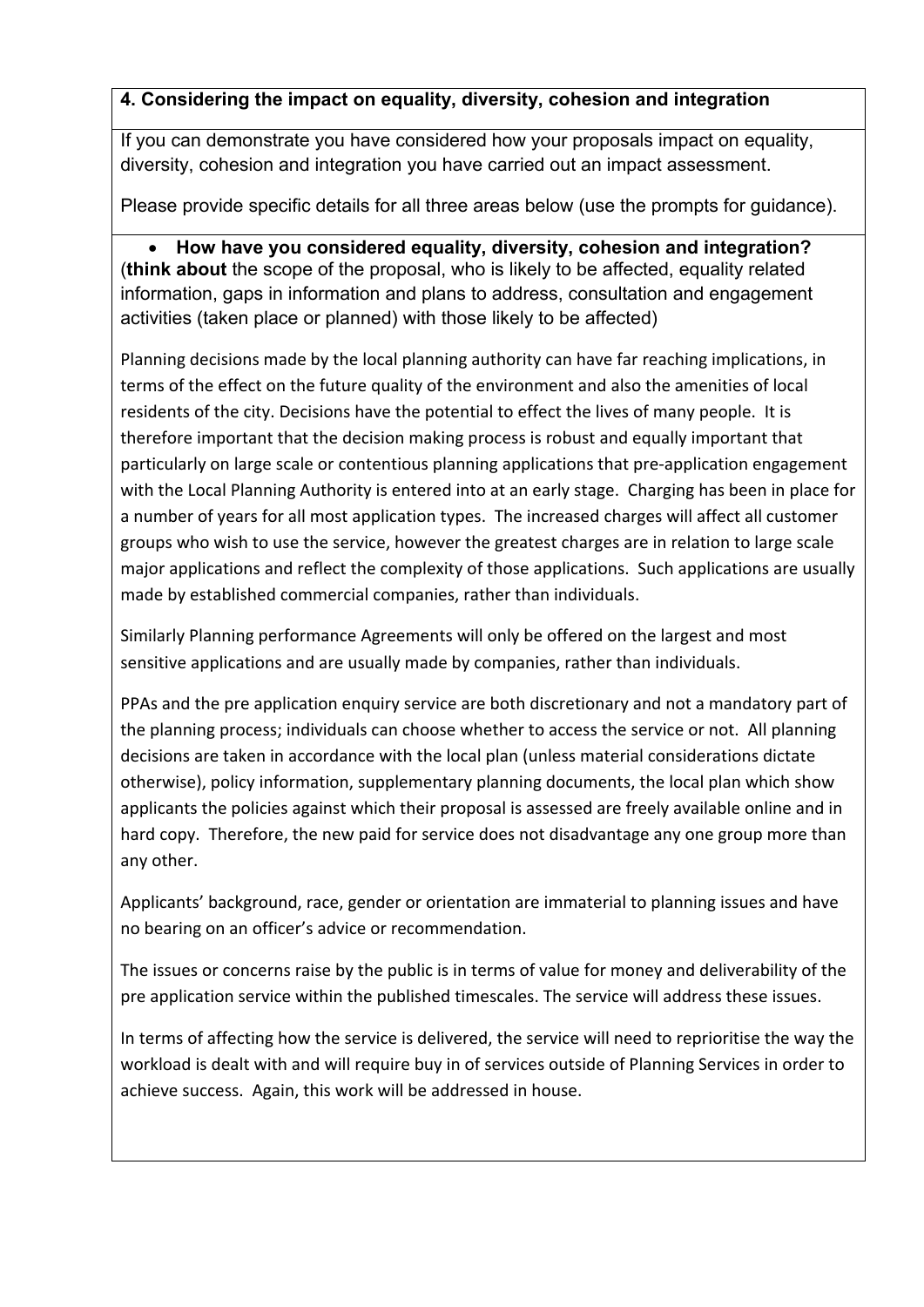## **Key findings**

**(think about** any potential positive and negative impact on different equality characteristics, potential to promote strong and positive relationships between groups, potential to bring groups/communities into increased contact with each other, perception that the proposal could benefit one group at the expense of another)

No one group will be at an advantage over other groups

#### **Actions**

**(think about** how you will promote positive impact and remove/ reduce negative impact)

Ensure that the Leeds City Council website provides current, clear information to support applicants make their application without having to use the paid for service.

**5.** If you are **not** already considering the impact on equality, diversity, cohesion and integration you **will need to carry out an impact assessment**.

| Date to scope and plan your impact assessment:                         |  |
|------------------------------------------------------------------------|--|
| Date to complete your impact assessment                                |  |
| Lead person for your impact assessment (Include<br>name and job title) |  |

## **6. Governance, ownership and approval**

Please state here who has approved the actions and outcomes of the screening

| <b>Name</b>                           | Job title                     | <b>Date</b>   |
|---------------------------------------|-------------------------------|---------------|
| David Feeney                          | <b>Chief Planning Officer</b> | 1 August 2019 |
| Date screening completed 25 July 2019 |                               |               |

## **7. Publishing**

Though **all** key decisions are required to give due regard to equality the council **only** publishes those related to **Executive Board**, **Full Council, Key Delegated Decisions** or a **Significant Operational Decision.**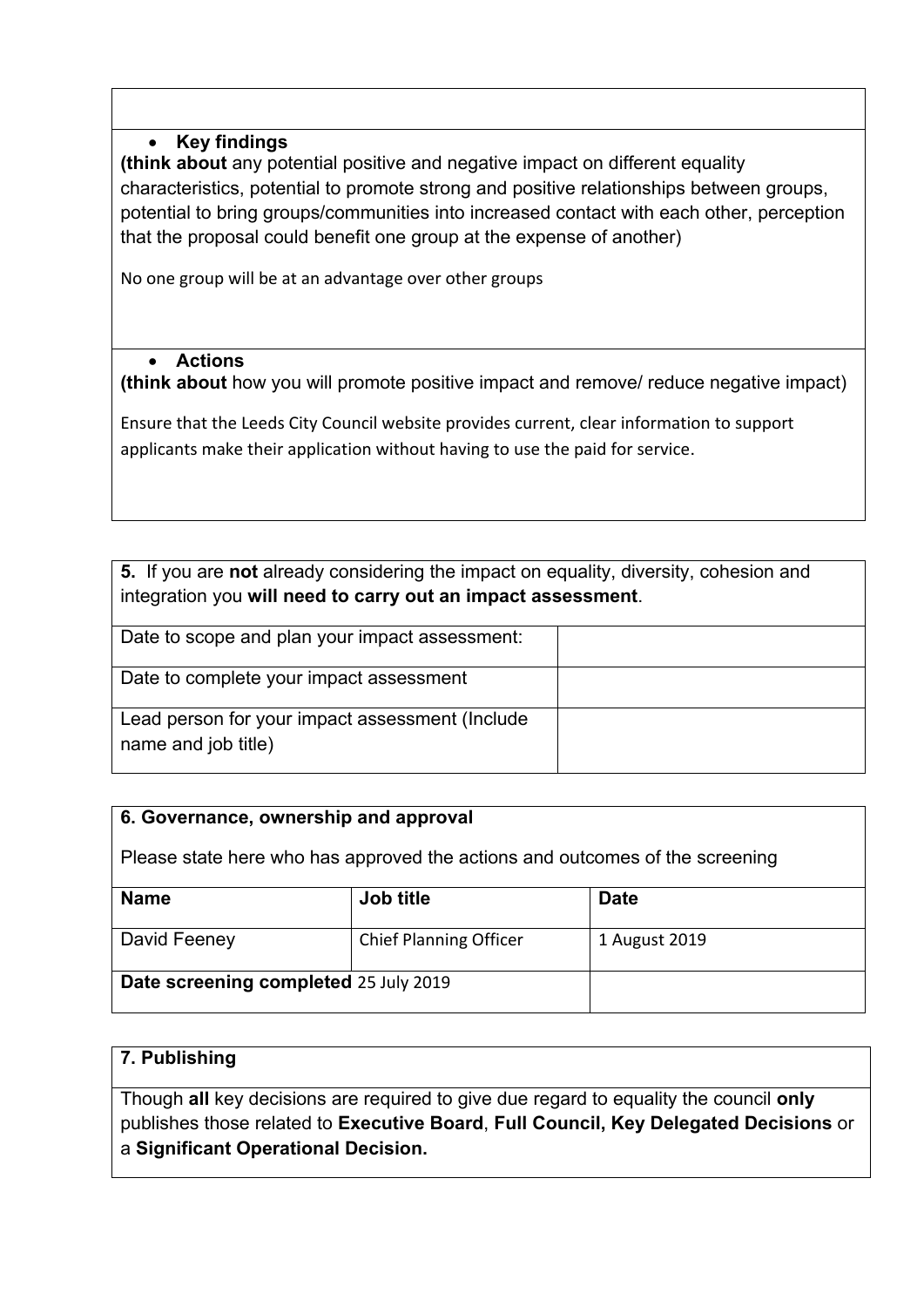A copy of this equality screening should be attached as an appendix to the decision making report:

- Governance Services will publish those relating to Executive Board and Full Council.
- The appropriate directorate will publish those relating to Delegated Decisions and Significant Operational Decisions.
- A copy of all other equality screenings that are not to be published should be sent to equalityteam@leeds.gov.uk for record.

Complete the appropriate section below with the date the report and attached screening was sent:

| For Executive Board or Full Council – sent to      | Date sent: |  |
|----------------------------------------------------|------------|--|
|                                                    |            |  |
| <b>Governance Services</b>                         |            |  |
|                                                    |            |  |
| For Delegated Decisions or Significant Operational | Date sent: |  |
|                                                    |            |  |
| Decisions – sent to appropriate Directorate        |            |  |
|                                                    |            |  |
|                                                    |            |  |
| All other decisions – sent to                      | Date sent: |  |
| equalityteam@leeds.gov.uk                          |            |  |
|                                                    |            |  |
|                                                    |            |  |